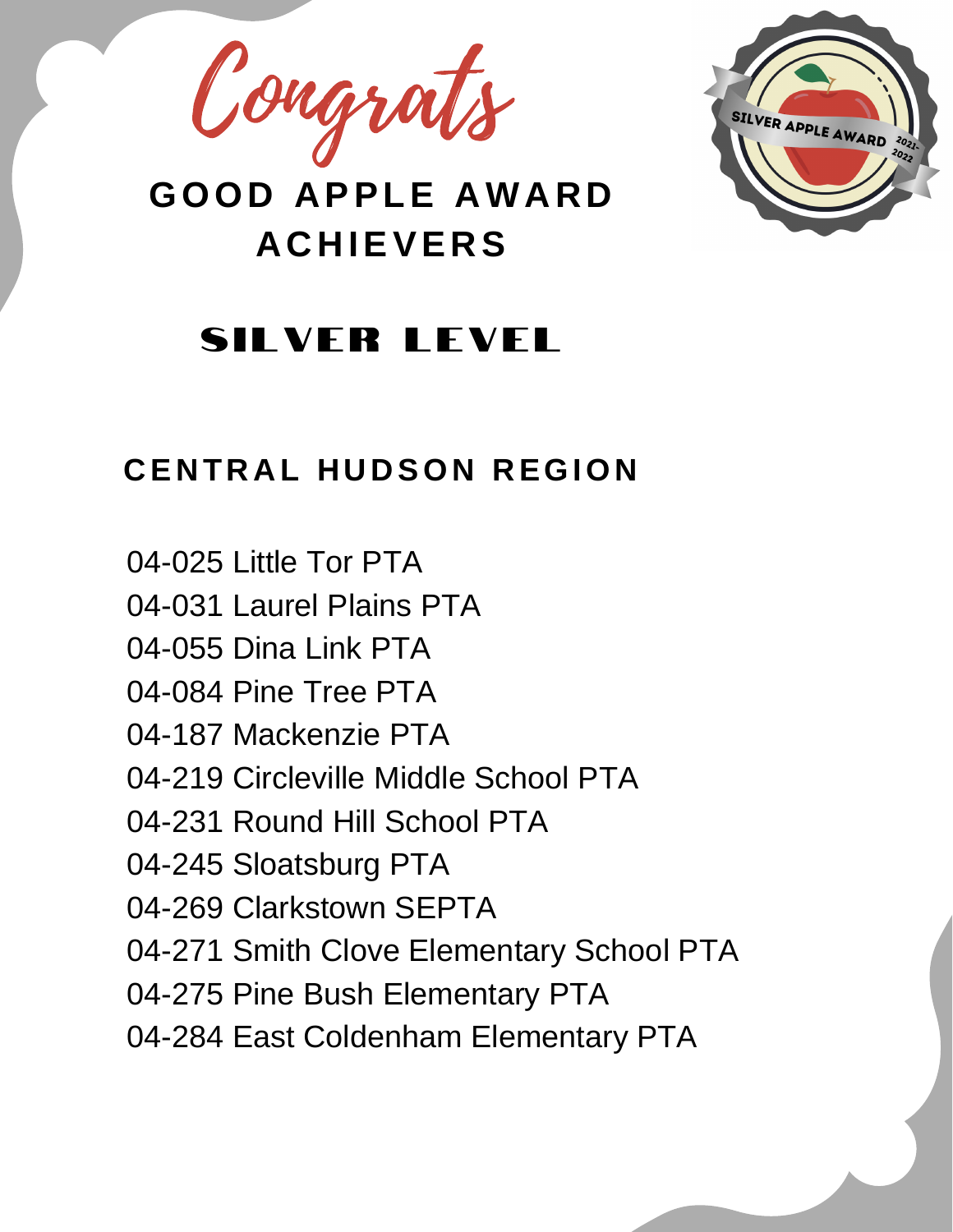Congrats



#### **S U FFOL K R EGION (pg 1 of 2)**

05-109 Washington Primary School PTA 05-119 Oakwood Primary Center PTA 05-142 Wood Park Primary PTA 05-151 Mills Pond Elementary PTA 05-155 John F. Kennedy Elementary School PTA 05-158 Vanderbilt Elementary PTA 05-161 Norwood Avenue School PTA 05-173 Grundy Avenue School PTA 05-179 Holbrook Road PTA 05-181 Smithtown Elementary School PTA 05-197 Marguerite L. Mulvey PTA 05-222 William E Deluca JR Elementary School PTA 05-242 Stagecoach Elementary School PTA 05-243 Bay Elementary PTA 05-268 Clinton Avenue PTA 05-333 Commack SEPTA 05-335 Jericho Elementary PTA 05-336 Merrimac School PTA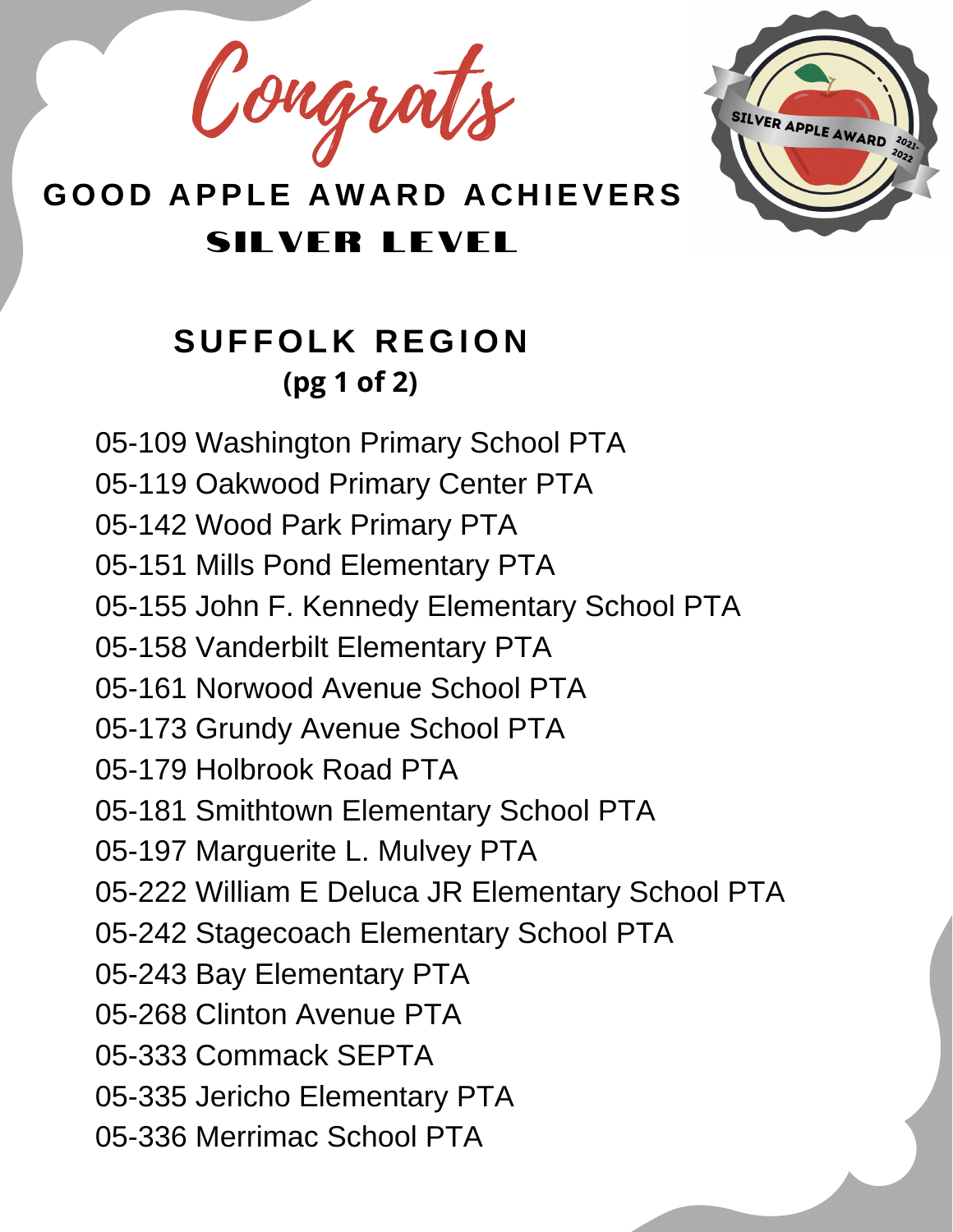Congrats



# **S U FFOL K R EGION (pg 2 of 2)**

- 05-343 Chippewa Elementary PTA
- 05-364 Seneca MS PTA
- 05-377 Lincoln Avenue PTA
- 05-398 Brookhaven Elementary School PTA
- 05-406 Burr Intermediate PTA
- 05-418 Sycamore Avenue PTA
- 05-419 Cherokee Street School PTA
- 05-445 James E. Allen JR/SR HS SEPTA
- 05-449 Medford Avenue Elementary PTA
- 05-454 South Ocean Middle School PTA
- 05-456 Kreamer Street Elementary School PTA
- 05-458 Longwood Middle School PTA
- 05-459 Canaan Elementary School PTA
- 05-461 Verne W. Critz PTA
- 05-484 Nassakeag School PTA
- 05-508 Wing Elementary School PTA
- 05-545 Sachem High School East PTA
- 05-565 Smithtown SEPTA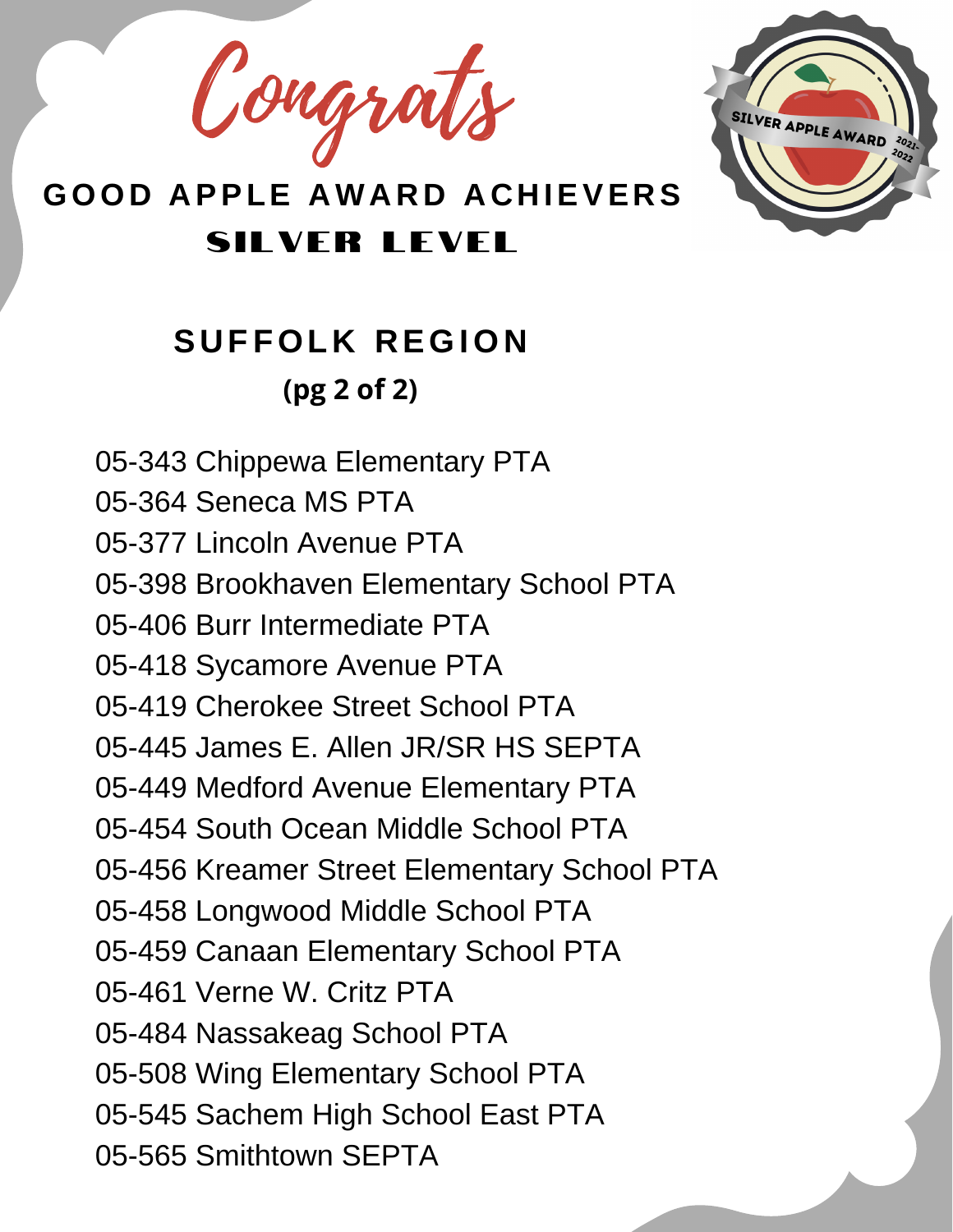



# **SILVER LEVEL**

# **LE A T H E R STOC K I NG R EGION**

06-087 Robert E. Myles PTA 06-140 West Leyden Elementary PTA 06-322 Robert L. Bradley Elem. PTA 06-381 Burton Street Elementary School PTA 06-382 Cazenovia Middle School PTA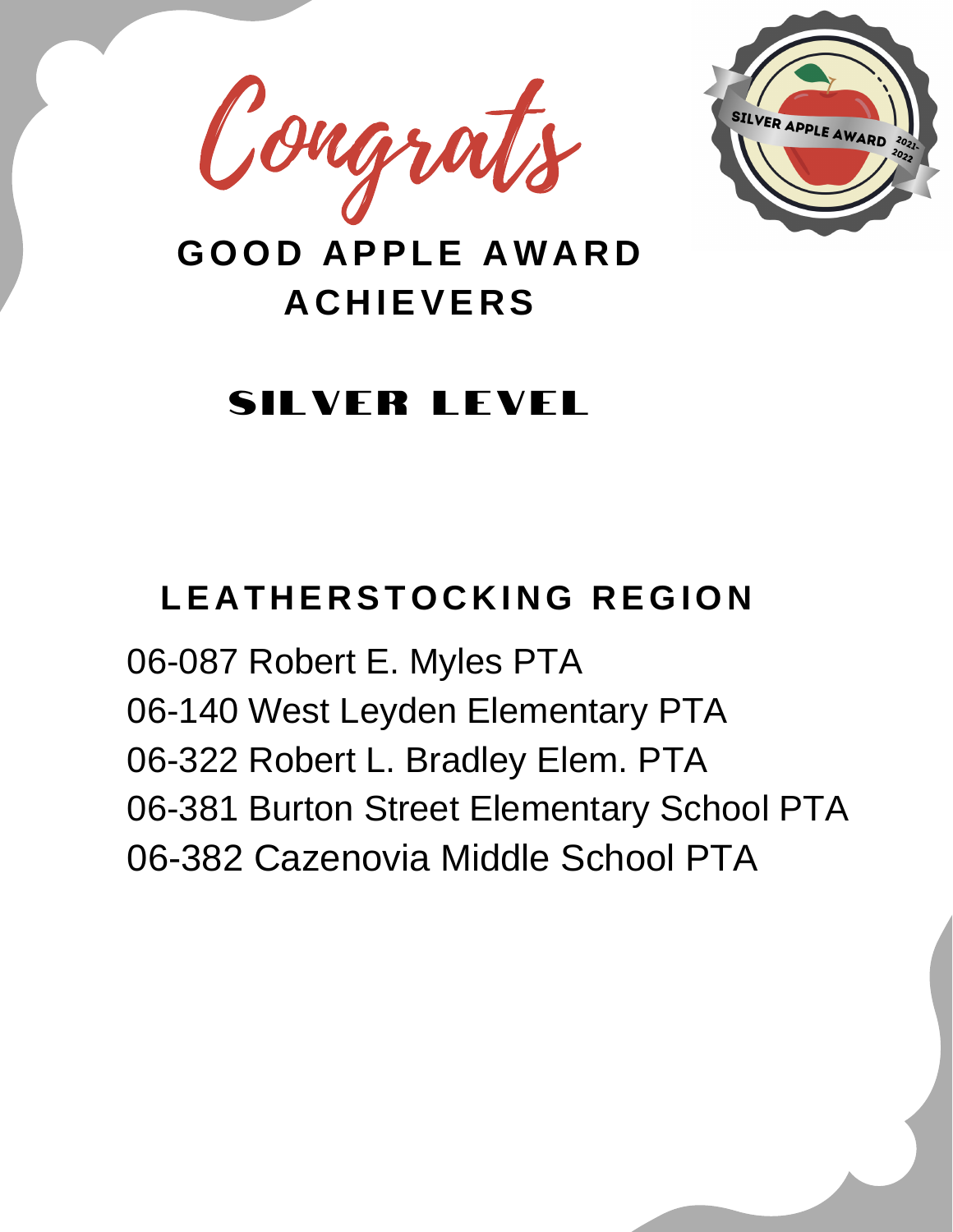



# SILVER LEVEL

#### **GE N ESEE V A LLEY R EGION**

07-101 Ivan Green School PTA 07-125 Lakeshore PTA 07-271 Fairport HS PTSA 07-292 Cobbles PTA 07-305 Penfield High School PTSA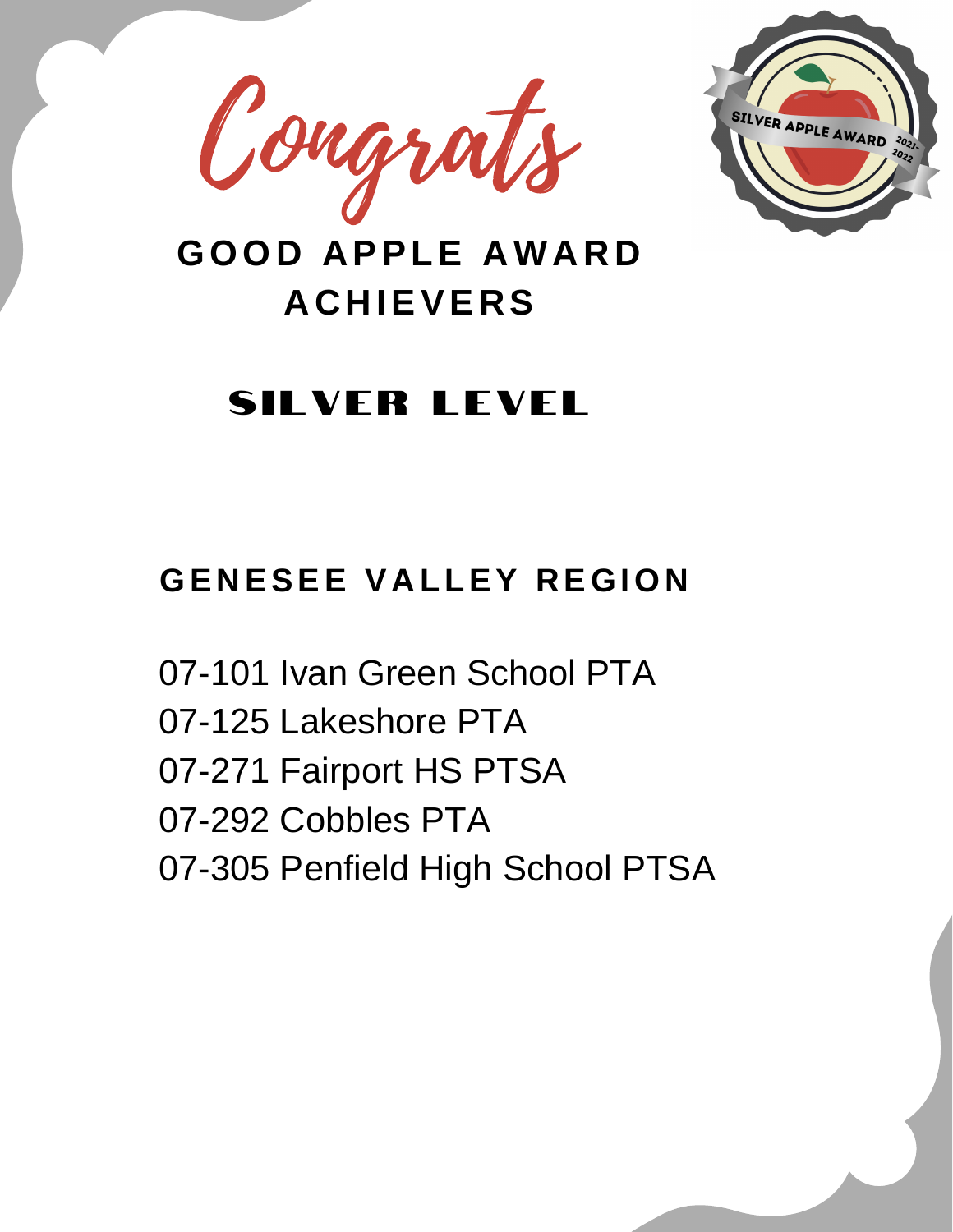Congrat



#### **N A SS A U R EGION (pg 1 of 2)**

10-055 Lindell School PTA

10-091 Steele PTA

10-094 Meadow School PTA

10-099 Lenox PTA

10-101 Leo F. Giblyn Elem. School PTA

10-141 Merrick Avenue Middle School PTA

10-152 Caroline G Atkinson PTA

10-172 Dutch Lane PTA

10-215 Barnum Woods PTA

10-216 Bowling Green Elementary School PTA

10-234 Old Mill Road School PTA

10-270 Howell Road School PTA

10-273 Willow Road PTA

10-299 Elmont Memorial HS PTSA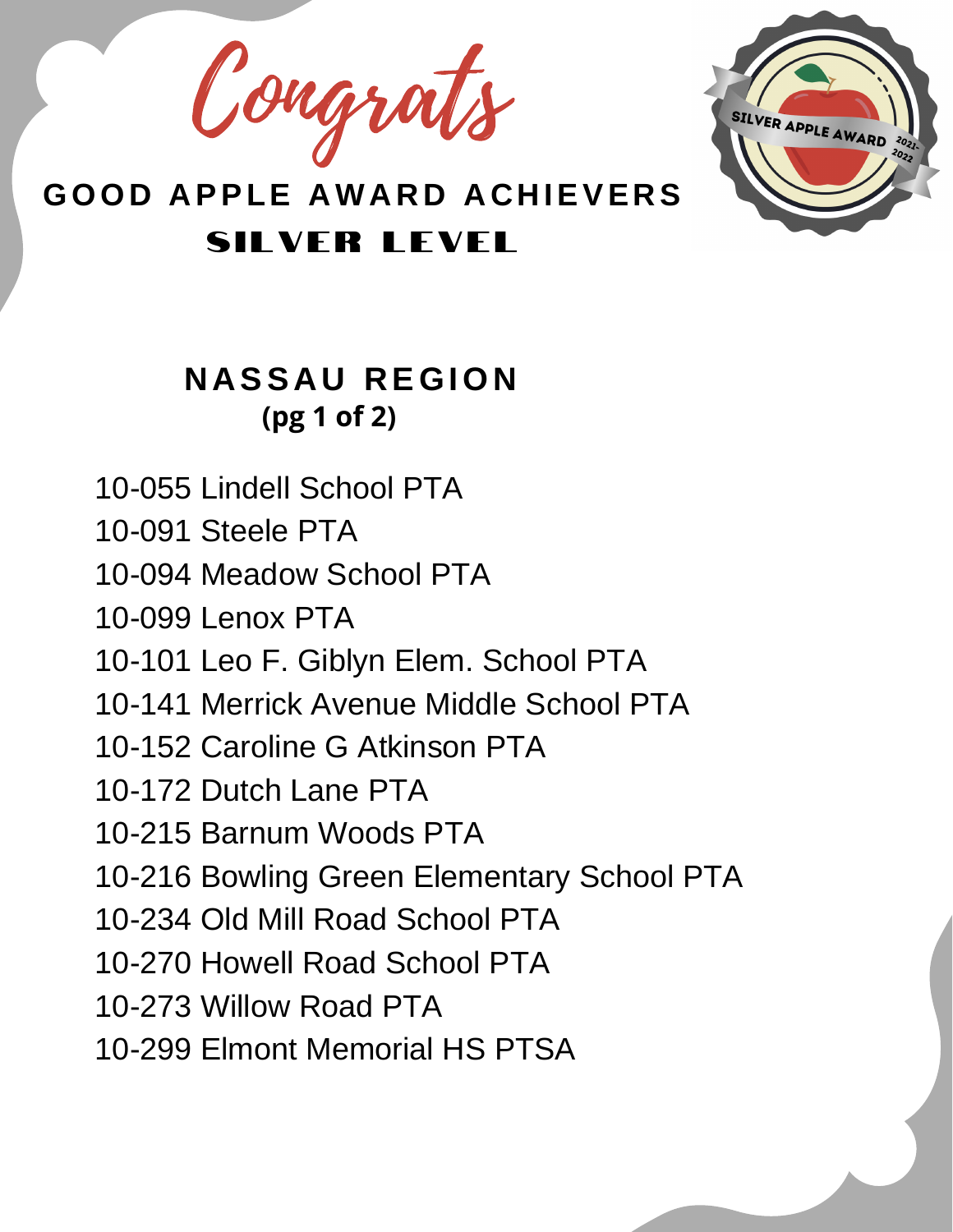Congrats



#### **N A SS A U R EGION (pg 2 of 2)**

10-306 John Lewis Childs School PTA 10-311 John Street School PTA 10-334 New Hyde Park Road School PTA 10-354 Searingtown School PTA 10-360 Gribbin School PTA 10-362 K.A. Deasy School PTA 10-363 Margaret A. Connolly School PTA 10-364 Landing School PTA 10-398 Central Boulevard PTA 10-415 Stratford Road PTA 10-443 Farmingdale SEPTA 10-488 Valley Stream SEPTA 10-513 Oyster Bay-East Norwich SEPTA 10-542 East Street PTA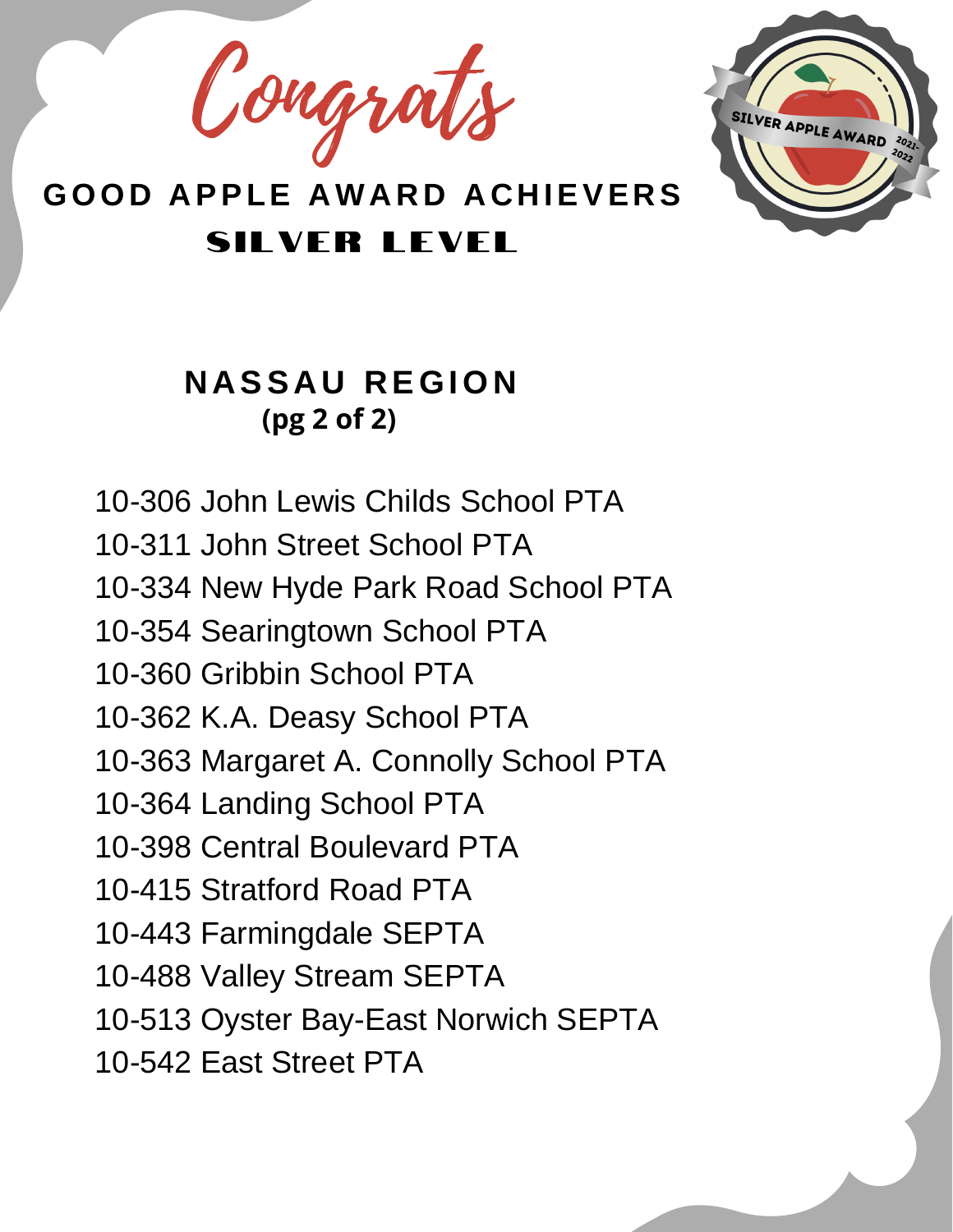



# SILVER LEVEL

# **N I AGA R A R EGION**

11-056 Charles A. Upson PTA 11-074 William Kaegebein Elementary PTA 11-075 Grand Island High School PTSA 11-119 Newfane PTSA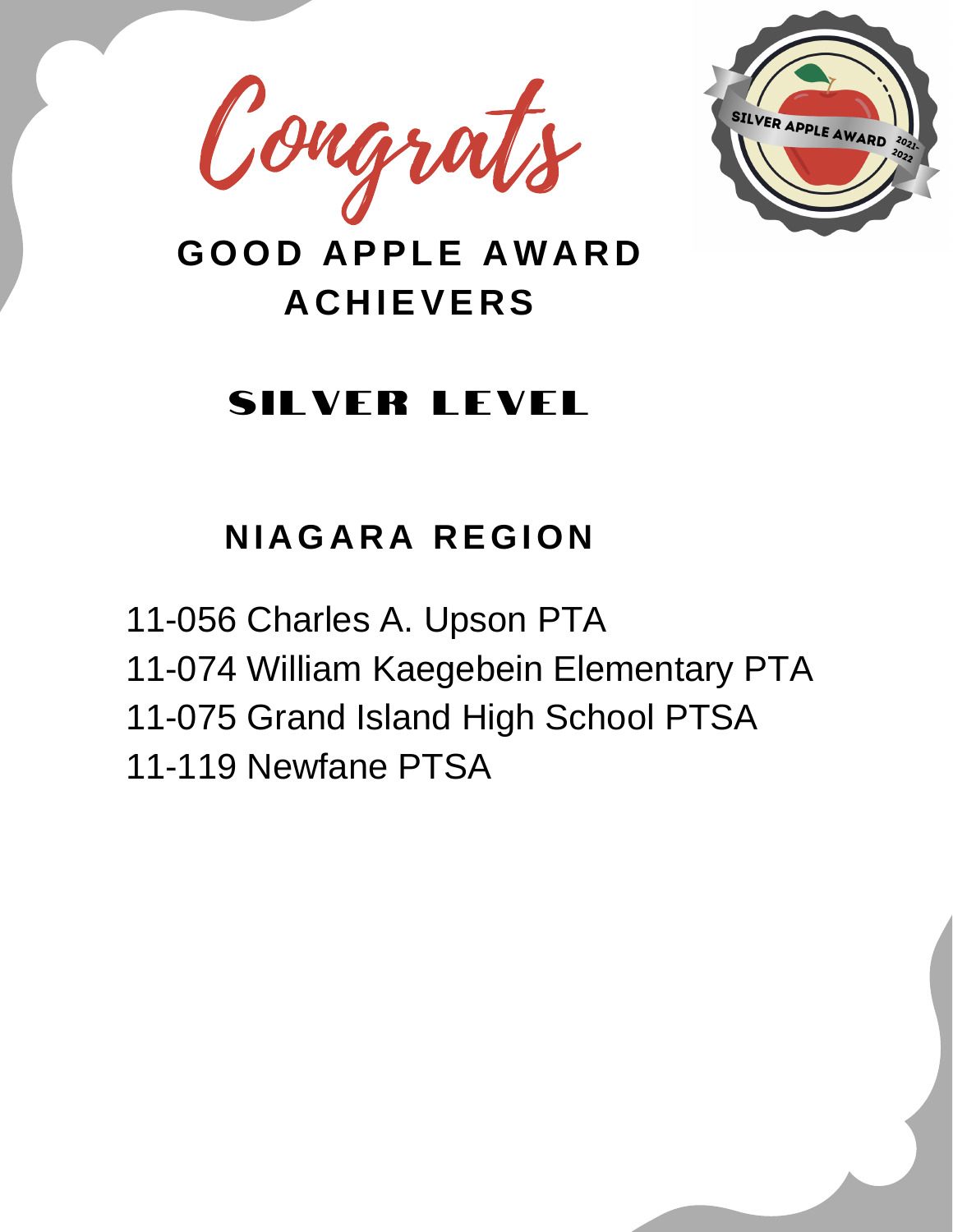Congrat



### **NOR T H E A STE R N R EGION**

12-041 Forest Park Elementary School PTA 12-070 Galway PTSA 12-085 Boght Hills School PTA 12-090 Southgate School PTA 12-103 Mechanicville PTA 12-210 Van Rensselaer Elementary PTA 12-240 Shenendehowa High School PTSA 12-250 Greenville Elementary PTA 12-265 Ballston Spa High School PTSA 12-313 Arongen Elementary PTA 12-320 Orenda Elementary PTA 12-330 Veeder School PTA 12-353 Hadley-Luzerne PTSA 12-358 Shatekon PTA 12-383 Caroline Street PTA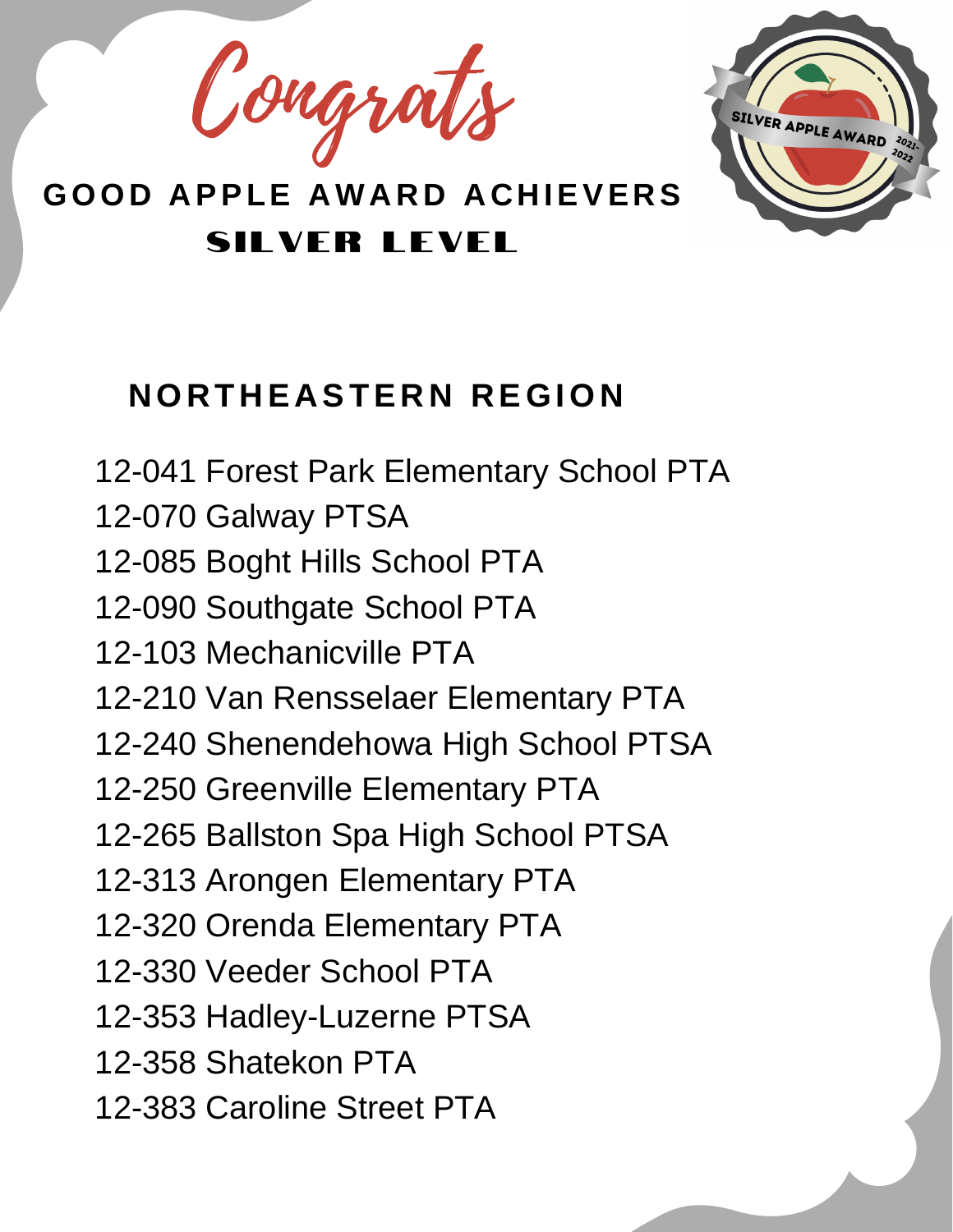



### SILVER LEVEL

#### $S$  **OUTH CENTRAL REGION**

14-094 Caroline PTA 14-243 Wellsville Washington School PTA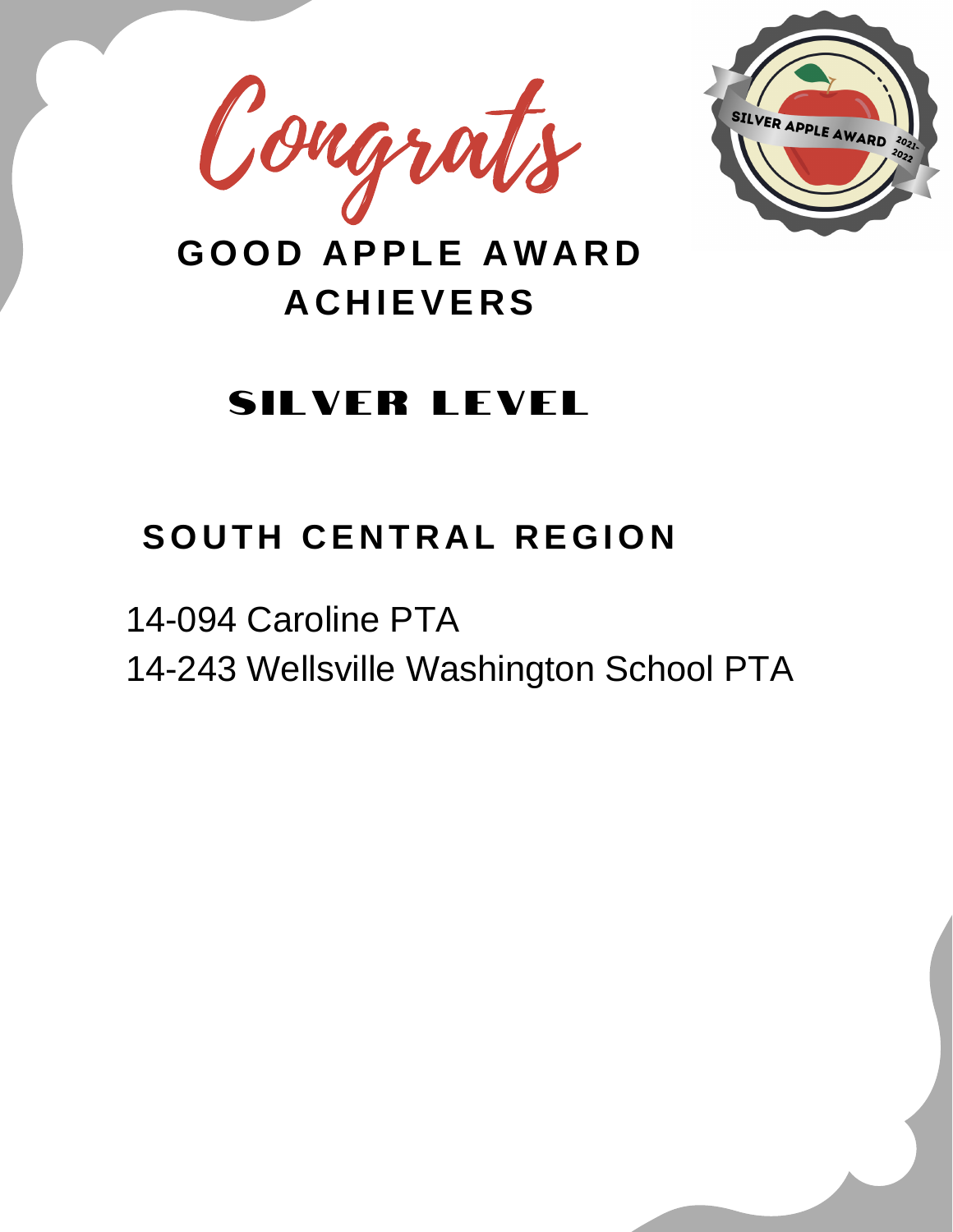



### SILVER LEVEL

### $S$  **OUTHEASTERN REGION**

15-035 Thomas Jefferson Elementary School PTA 15-083 West Corners Campus PTA 15-204 Maine Memorial Elementary School PTA 15-246 Maine-Endwell High School PTSA 15-394 Van Buren Elementary School PTA 15-397 Mae E. Reynolds PTA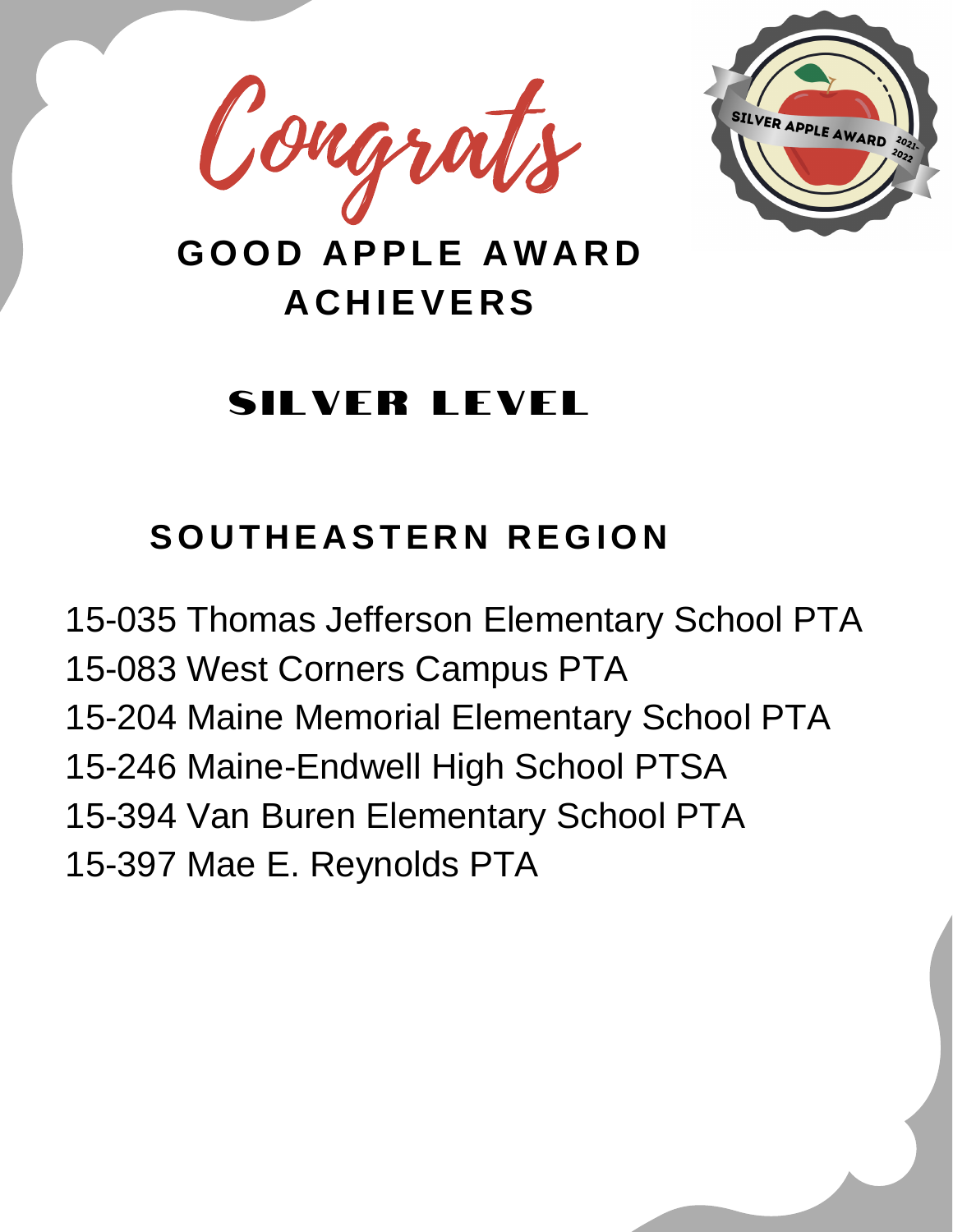Congrats



### SII VER LEVEL

# **T A CON I C R EGION**

17-057 Beekman Elementary PTA 17-060 Fishkill Elementary School PTA 17-064 James S. Evans PTA 17-216 Reginald R. Bennett PTA 17-259 Kerhonkson Elementary School PTA 17-271 Pine Plains Elementary PTA 17-280 Marlboro Middle School PTA 17-315 Highland Middle PTA 17-321 Van Wyck PTA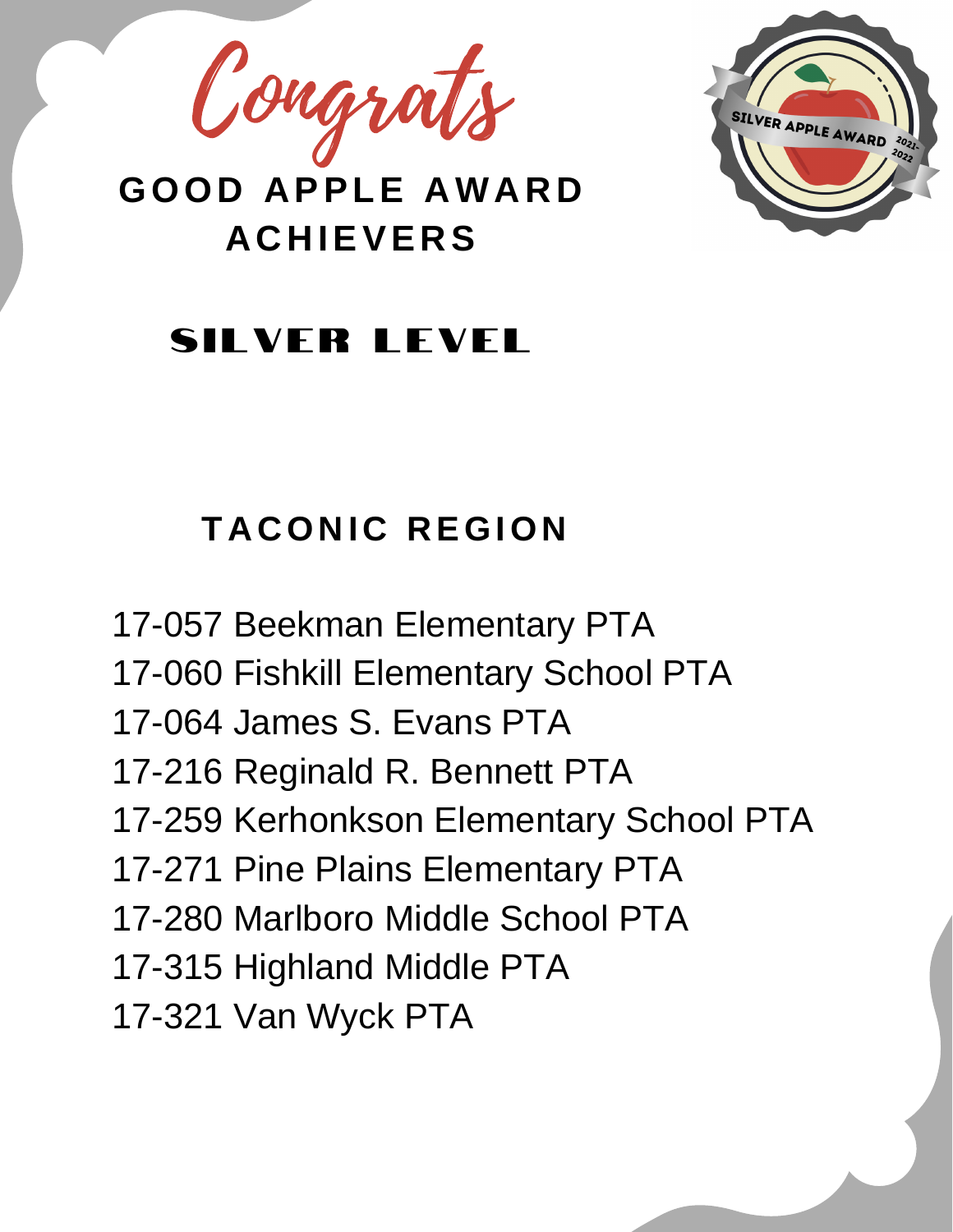Congrats



#### **WEST C H ESTE R -E A ST P U T N A M R EGION (pg 1 of 2)**

18-047 Kensico School PTA

18-063 White Plains Middle School PTSA

18-081 King Street Elementary School PTA

18-087 Port Chester HS PTSA

18-111 Ossining Early Childhood PTA

18-171 Mamaroneck Avenue School PTA

18-181 George M. Davis Elementary School PTA

18-182 Jefferson Elementary School PTA

18-210 Horsemen PTA

18-231 Columbus Elementary School PTA

18-235 Cecil H. Parker Elementary School PTA

18-239 Rebecca Turner Elementary School PTA

18-264 Siragusa School (14) PTA

18-272 Yonkers School #22 PTA

18-277 Montessori Hum. & Crea. Arts School #27 PTA

18-283 Enrico Fermi School Performing Arts PTA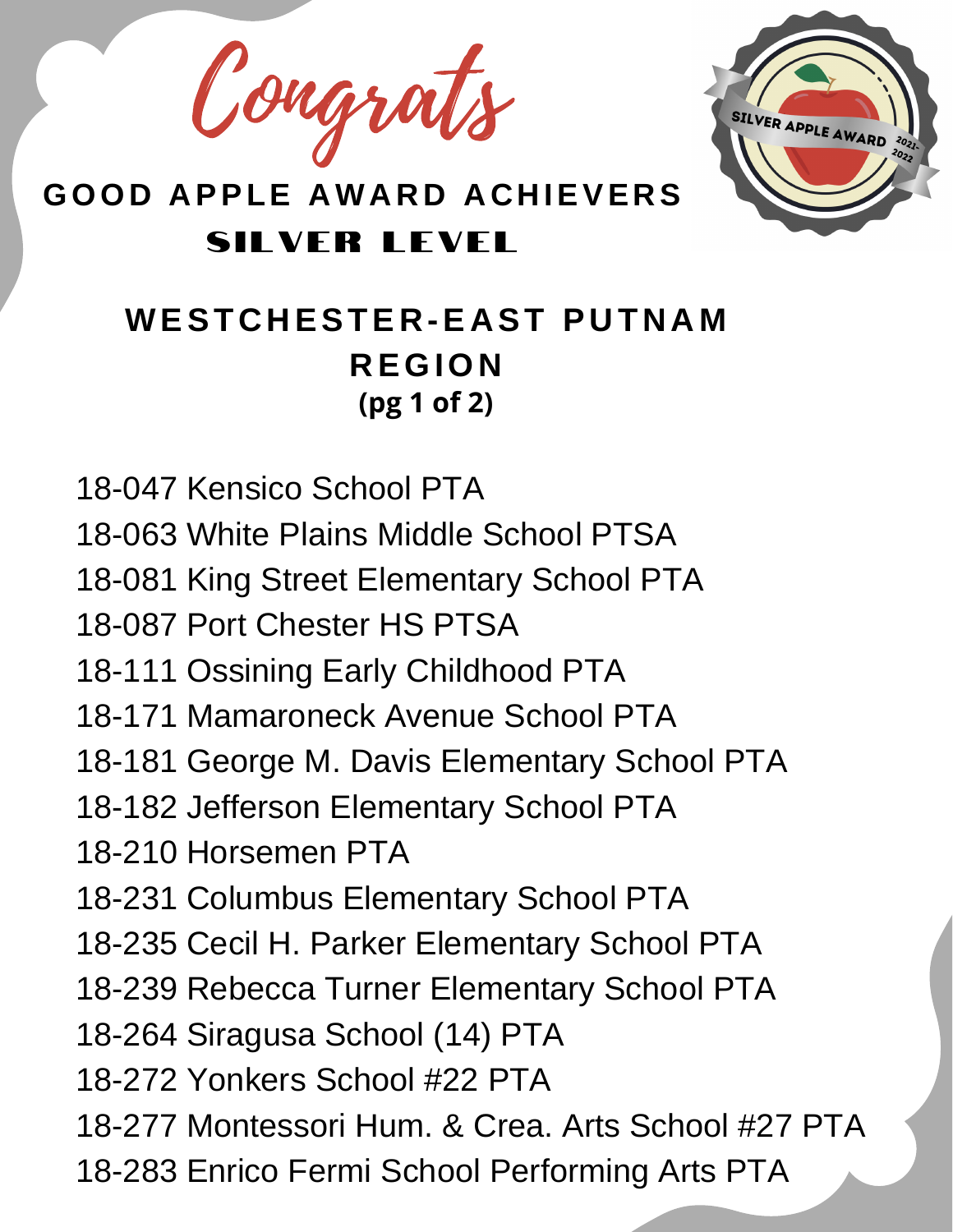Congrat



SII VER LEVEL

#### **WEST C H ESTE R -E A ST P U T N A M R EGION (pg 2 of 2)**

18-300 Prospect Hill PTA 18-303 Hutchinson PTA 18-305 Pelham Middle School PTA 18-324 Anne M. Dorner Middle School PTA 18-328 P.E.A.R.L.S. PTA 18-339 Lee F. Jackson PTA 18-340 Highview PTA 18-344 Church Street School PTA 18-346 Saunders High School PTSA 18-356 The Family School 32 PTA 18-371 Brookside Elementary School PTA 18-373 Benjamin Franklin PTA 18-377 Yonkers Montessori Academy PTSA 18-392 Ossining High School PTSA 18-394 Brewster High School PTSA